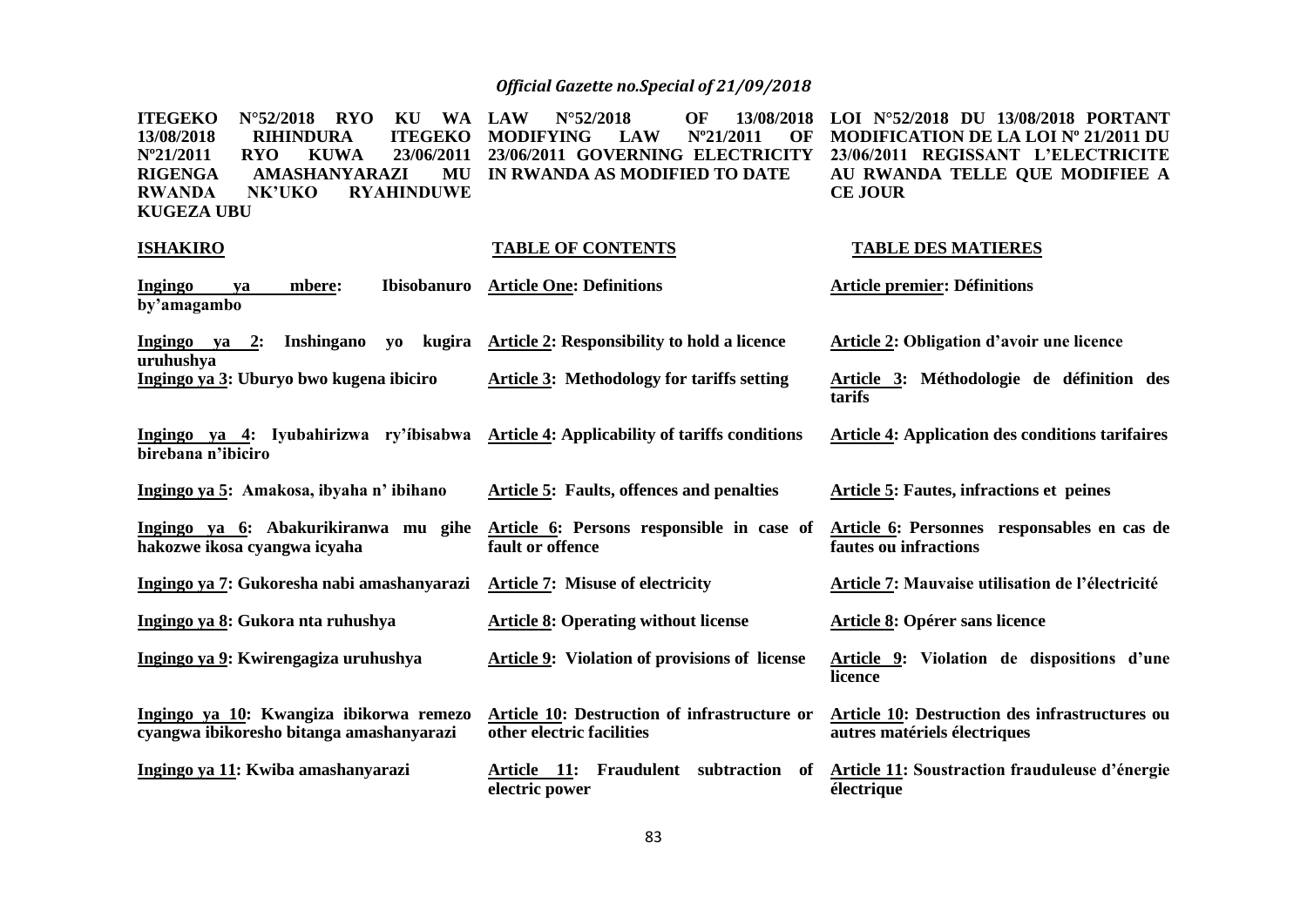| Ingingo ya 12: Ibindi byaha birebana Article 12: Other electricity related offences<br>n'amashanyarazi |                                                     | Article 12: Autres infractions relatives à<br>l'énergie électrique |
|--------------------------------------------------------------------------------------------------------|-----------------------------------------------------|--------------------------------------------------------------------|
| Ingingo ya 13: Itegurwa, isuzumwa n'itorwa Article 13: Drafting, consideration and<br>by'iri tegeko    | adoption of this Law                                | Article 13: Initiation, examen et adoption de<br>la présente loi   |
| Ingingo ya 14:<br>z'amategeko zinyuranyije n'iri tegeko                                                | Ivanwaho ry'ingingo Article 14: Repealing provision | <b>Article 14: Disposition abrogatoire</b>                         |
| Ingingo ya 15: Igihe iri tegeko ritangira Article 15: Commencement<br>gukurikizwa                      |                                                     | Article 15: Entrée en vigueur                                      |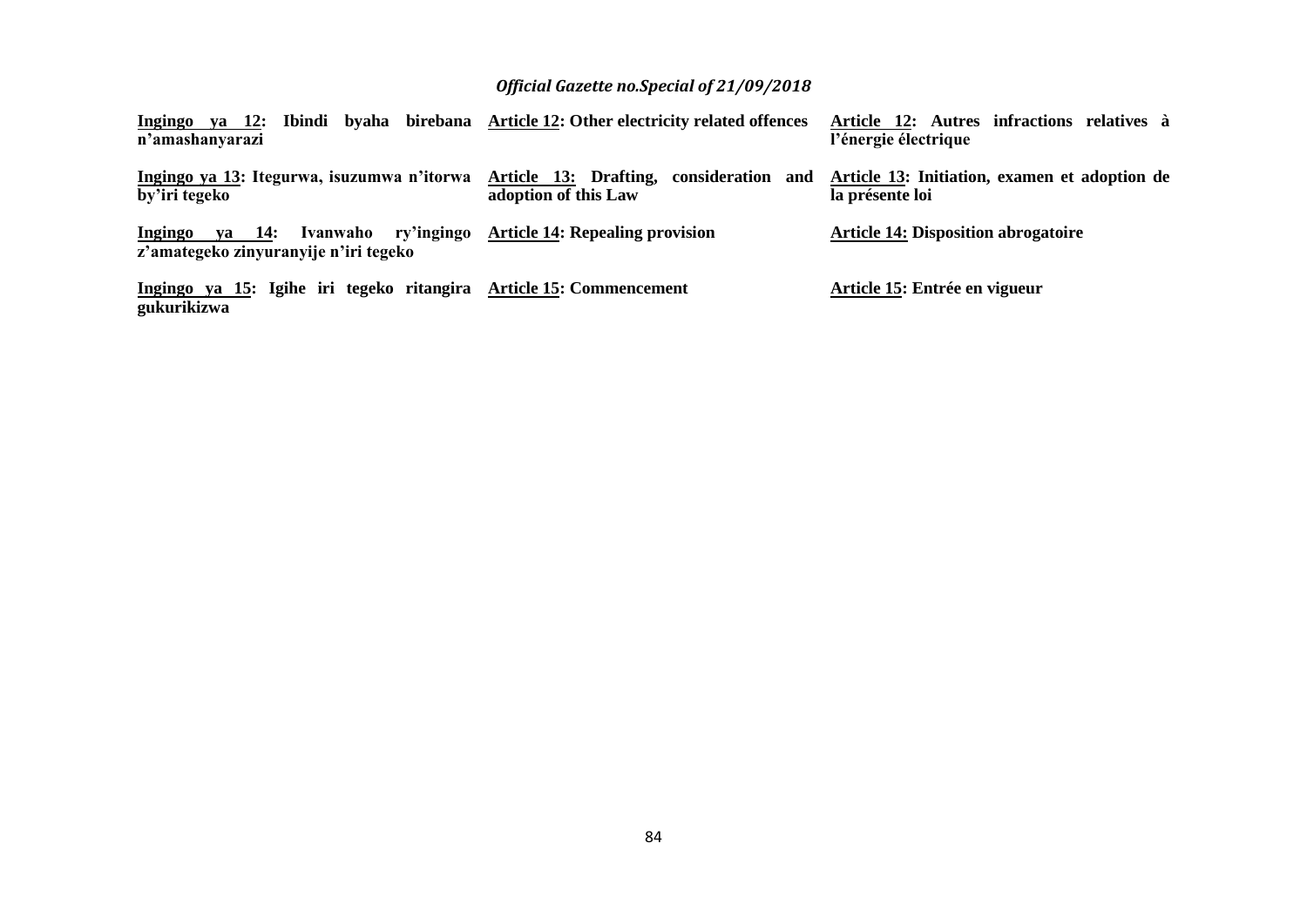**ITEGEKO N°52/2018 RYO KU WA 13/08/2018 LAW N°52/2018 OF 13/08/2018 MODIFYING LOI N°52/2018 DU 13/08/2018 PORTANT** 

**RIHINDURA ITEGEKO Nº 21/2011 RYO KUWA LAW Nº 21/2011 OF 23/06/2011 GOVERNING MODIFICATION DE LA LOI Nº 21/2011 DU 23/06/2011 RIGENGA AMASHANYARAZI MU ELECTRICITY IN RWANDA AS MODIFIED 23/06/2011 REGISSANT L'ELECTRICITE RWANDA NK'UKO RYAHINDUWE KUGEZA TO DATE UBU Twebwe, KAGAME Paul,**  Perezida wa Repubulika; **INTEKO ISHINGA AMATEGEKO YEMEJE, THE PARLIAMENT HAS ADOPTED AND LE PARLEMENT A ADOPTE ET NOUS NONE NATWE DUHAMIJE, DUTANGAJE WE SANCTION, PROMULGATE THE SANCTIONNONS, PROMULGUONS LA LOI ITEGEKO RITEYE RITYA DUTEGETSE KO RYANDIKWA MU IGAZETI PUBLISHED IN THE OFFICIAL GAZETTE QU'ELLE SOIT PUBLIEE AU JOURNAL YA LETA YA REPUBULIKA Y'U RWANDA INTEKO ISHINGA AMATEGEKO:**  Umutwe w'Abadepite, mu nama yawo yo ku wa 23 The Chamber of Deputies, in its session of 23 Gicurasi 2018; Ishingiye ku Itegeko Nshinga rya Repubulika y'u Pursuant to the Constitution of the Republic of Vu la Constitution de la République du Rwanda Rwanda ryo mu 2003 ryavuguruwe mu 2015, cyane Rwanda of 2003 revised in 2015 especially in cyane mu ngingo zaryo iya 64, iya 69, iya 70, iya 88, articles 64, 69, 70, 88, 90, 91, 106, 112, 120, 165 articles 64, 69, 70, 88, 90, 91, 106, 112, 120, 165 iya 90, iya 91, iya 106, iya 112, iya 120, iya 165 n'iya and 176; 176; Isubiye ku Itegeko n° 21/2011 ryo ku wa 23/06/2011 Having reviewed Law n° 21/2011 of 23/06/2011 Revu la Loi n° 21/2011 du 23/06/2011 régissant rigenga amashanyarazi mu Rwanda nk'uko governing electricity in Rwanda, as modified to l'électricité au Rwanda telle que modifiée à ce ryahinduwe kugeza ubu; **We, KAGAME Paul,**  President of the Republic; **FOLLOWING LAW AND ORDER IT BE DONT LA TENEUR SUIT ET ORDONNONS OF THE REPUBLIC OF RWANDA THE PARLIAMENT:**  May 2018; date; **AU RWANDA TELLE QUE MODIFIEE A CE JOUR Nous, KAGAME Paul,**  Président de la République; **OFFICIEL DE LA REPUBLIQUE DU RWANDA LE PARLEMENT:**  La Chambre des Députés, en sa séance du 23 mai 2018; de 2003 révisée en 2015 spécialement en ses et 176; jour ;

**ADOPTE:** 

**ADOPTS:** 

**YEMEJE:**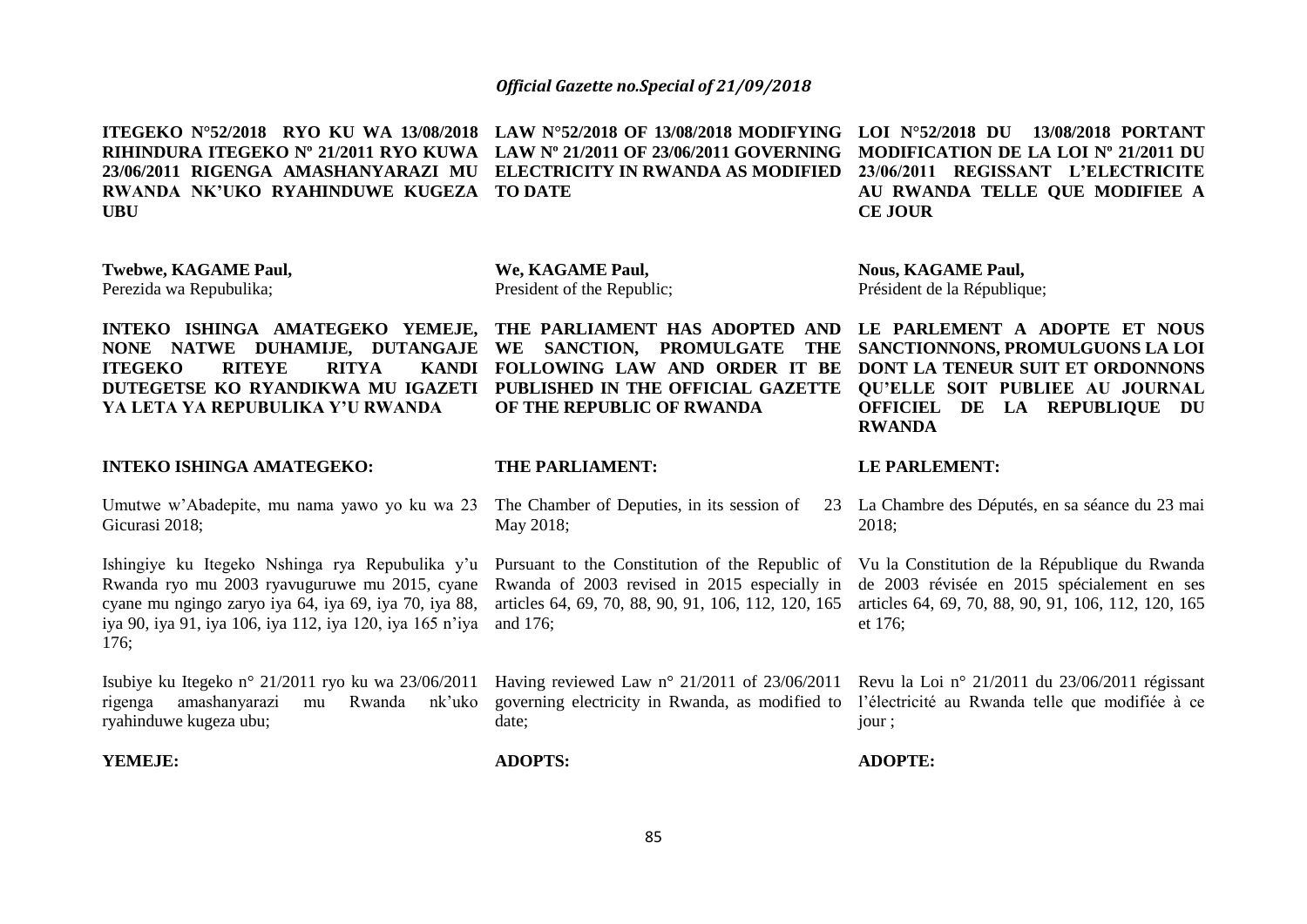#### **Ingingo ya mbere: Ibisobanuro by'amagambo**

Ingingo ya 2 y'Itegeko n° 21/2011 ryo ku wa Article 2 of Law n° 21/2011 of 23/06/2011 L'article 2 de la Loi n° 21/2011 du 23/06/2011 23/06/2011 rigenga amashanyarazi mu Rwanda governing electricity in Rwanda as modified to régissant l'électricité au Rwanda telle que nk'uko ryahinduwe kugeza ubu, ihinduwe ku buryo date is modified as follows: bukurikira:

"Muri iri tegeko amagambo akurikira asobanurwa ku "In this Law, the following terms have the "Dans la présente loi, les termes suivants ont les buryo bukurikira:

- 1º **amashanyarazi:** ingufu z'umuriro zikomoka ku mazi, kuri peteroli, ku bimera, gazi, nyiramugengeri, ku izuba, ku muyaga, ku mashyuza, ku ngufu za "nuclear" n'ibindi;
- 2º **kwinjira muri mubazi mu buryo butemewe:** kuyinjiramo mu buryo ubwo ari bwo bwose butemewe;
- 3º **gukwirakwiza ingufu z'amashanyarazi:** gukoresha uruhererekane rw'ikwirakwizwa rwagenewe gutanga ingufu z'amashanyarazi, uhereye aho ayo mashanyarazi ahera ku ruhererekane rw'ikwirakwiza kugeza ku uyakoresha, hakubiyemo imiyoboro, za sitasiyo z'amashanyarazi, ibyuma biyahindura n'ibindi bikoreshwa mu ikwirakwiza ry'amashanyarazi muri rusange;
- 4º **gutunganya ingufu z'amashanyarazi:**  gutunganya amashanyarazi aho akorerwa hafite umuyoboro uhahuza n'uruhererekane rw'itwarwa n'ikwirakwizwa ry'amashanyarazi ndetse n'igikorwa cyose cyunganira kuyobora

#### **Article One: Definitions**

following meanings:

- 1º **electricity:** electric power generated from water, petroleum, biofuel, gas, peat, solar energy, wind energy, geothermal energy, nuclear energy and any other source;
- **tampering with meter:** unauthorized access into metering system in any manner;
- 3º **distribution of electric power:** the use of a distribution network meant for delivery of electrical power from supply points of the distribution network to end-use customer and comprising electric lines, stations, transformers and other electric components whose function is the retail distribution of electrical power;
- 4º **production of electric power:** the generation of electricity in any power plant connected to transmission or distribution networks and any auxiliary activities of transport up to the supply

#### **Article premier: Définitions**

modifiée à ce jour est modifié comme suit:

significations suivantes:

- 1º **électricité:** énergie électrique qui provient des eaux, du pétrole, du biocarburant, du gaz, de la tourbe, du soleil, de l'énergie éolienne, de l'énergie géothermique, de l'énergie nucléaire et d'autres sources;
- 2º **violation du compteur:** accès interdit dans le système du compteur de quelque manière que ce soit;

3º **distribution de l'énergie électrique:** exploitation d'un réseau de distribution destiné à fournir l'énergie électrique depuis les points d'alimentation du réseau de distribution jusqu'à l'utilisateur, et comprenant les lignes, les stations, les transformateurs et autres composantes électriques dont la fonction est la distribution au détail de l'énergie électrique;

4º **production d'énergie électrique:** production d'électricité dans une unité de production d'électricité connectée aux réseaux de transport ou de distribution et toute activité auxiliaire de transport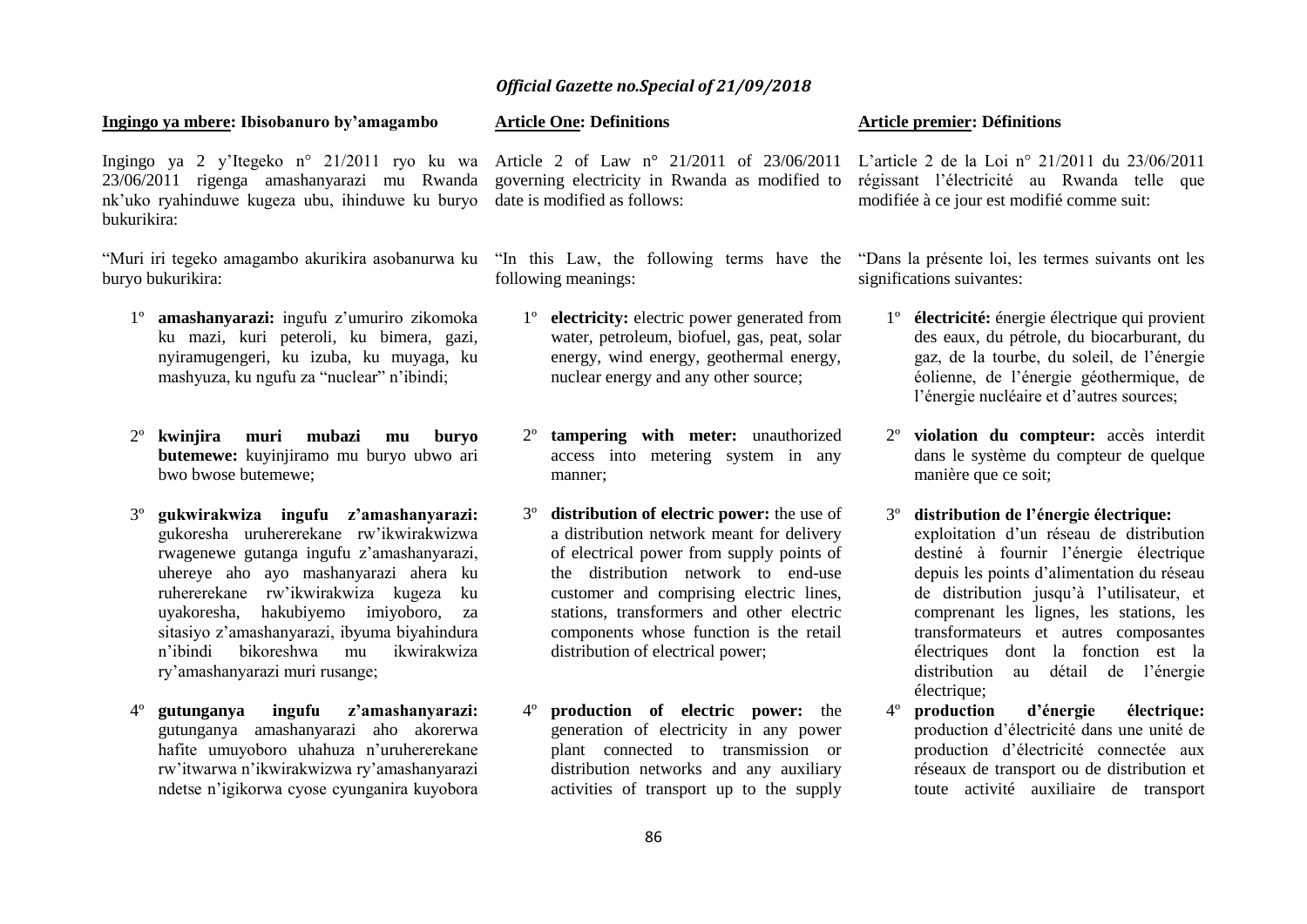amashanyarazi, kugeza aho yinjirizwa mu ruhererekane rw'itwarwa n'ikwirakwiza, ndetse n'ibikorwa byo gukora cyangwa gutunganya amashanyarazi umuntu yikorera ku giti cye;

- 5º **hanze y'umuyoboro:** igikorwa cyo gukwirakwiza amashanyarazi adashamikiye ku muyoboro rusange;
- 6º **ikigo ngenzuramikorere:** urwego rwa Leta rufite kugenzura amashanyarazi mu nshingano zarwo;
- 7º **igipimo kinini cy'ingufu z'amashanyarazi:** igipimo kiri hejuru y'ikigero cy'ingufu z'amashanyarazi giteganywa n'Iteka rya Minisitiri ufite ingufu z'amashanyarazi mu nshingano ze;
- 8º **ingufu zisubira:** ingufu karemano zidashobora gushira zituruka ku mirasire y'izuba, ku muyaga, ku mazi, ku mashyuza, ku bimera n'izindi;
- 9º **kugura ugamije kugurisha:** kugura igipimo kinini cy'ingufu z'amashanyarazi ugamije kongera kuyacuruza ku bafatabuguzi cyangwa ku bayakoresha bwa nyuma;
- 10º **kugurisha ingufu z'amashanyarazi:** kuzigurisha ku bandi bantu cyangwa ku bazikoresha bwa nyuma;

point of transmission or distribution networks, as well as self-supply production;

- 5º **off**-**grid:** an act of distribution of electric power out of the public grid;
- 6º **regulatory agency:** a public institution in charge of regulating electricity;
- 7º **big quantities of electric power:** the level of the quantity of electric power that is greater than the threshold determined by an Order of the Minister in charge of electric power;
- 8º **renewable energies:** inexhaustible natural power source including solar, wind, water, geothermal, biomass, etc;
- 9º **purchase for resale:** the purchase of big quantities of electric power for resale to customers or end-users;
- 10º **sale of electric power:** the sale to third parties or to customers or end-users;

jusqu'au point d'alimentation des réseaux de transport ou de distribution, ainsi que la production pour usage personnel;

- 5º **hors réseau:** acte de distribution de l'énergie électrique en dehors du réseau électrique public;
- 6º **agence de régulation:** établissement public chargé d'assurer la régulation de l'électricité;
- 7º **grandes quantités d'énergie électrique:** niveau de quantité d'énergie électrique supérieur au seuil défini par l'Arrêté du Ministre ayant l'énergie électrique dans ses attributions;
- 8º **énergies renouvelables:** sources naturelles d'énergie non épuisable comme l'énergie solaire, l'énergie éolienne, l'énergie hydraulique, l'énergie géothermique, l'énergie de la biomasse, etc;
- 9º **achat pour revendre:** achat de grandes quantités d'énergie électrique pour les revendre aux clients ou utilisateurs finaux;
- 10º **vente d'énergie électrique:** vente aux tiers ou aux utilisateurs finaux;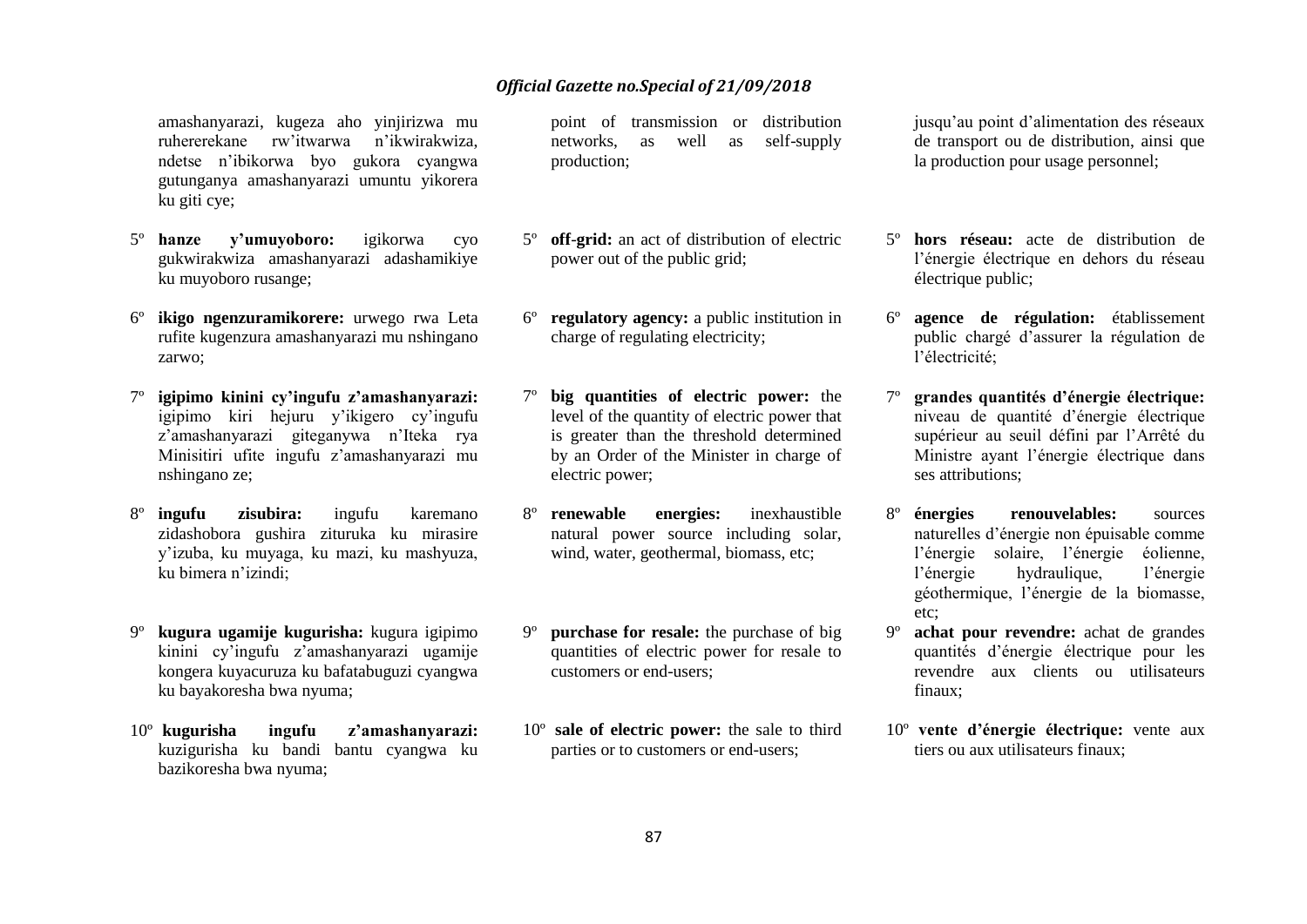- 11º **kuyobora ingufu z'amashanyarazi:** gukoresha uruhererekane rw'itwarwa rigenewe kuyobora umuriro w'amashanyarazi, uhereye aho ukorerwa ukageza aho wohererezwa mu ruhererekane rw'ikwirakwizwa, ushyizemo imiyoboro, za sitasiyo, ibyuma biwuhindura, ndetse n'ibindi bikoresho bikoreshwa mu ikwirakwizwa ryawo;
- 12º **ukoresha amashanyarazi:** umukiriya wese ugura umuriro w'amashanyarazi ku ushinzwe kuwugurisha, agamije kuwukoresha ku giti cye;
- 13º **umufatabuguzi:** umukiriya ukoresha amashanyarazi, wagiranye amasezerano y'ifatabuguzi n'utanga amashanyarazi;
- 14º **umufatabuguzi munini:** umukiriya ukoresha buri mwaka ingano y'amashanyarazi ingana cyangwa irenze igipimo gito cyagenwe n'urwego rubishinzwe;
- 15º **umufatabuguzi muto:** umukiriya ukoresha mu mwaka amashanyarazi ari munsi y'igipimo cyagenwe n'urwego rubishinzwe;
- 16º **umuntu:** umuntu ku giti cye cyangwa koperative, isosiyete, ikigo cyose gifite ubuzimagatozi;
- 11º **transmission of electric power:** the exploitation of a transmission network meant for the transport of electric power from production sources to the supply point of the distribution network and comprising electric power lines, stations, transformers as well as other electric components.
- 12º **electric power end-user:** any consumer purchasing electricity from a supplier in charge of electric power sale or resale, for his/her own use;
- 13º **customer:** any electricity consumer who is under a subscription contract with the supplier;
- 14º **large scale customer:** a client who annually consumes electricity quantity which is equal to or higher than the minimum quantity set by the relevant authority;
- 15º **small scale customer:** a client that annually consumes electricity quantity which is lesser than the one set by the relevant authority;
- 16º **person:** individual or cooperative, company or any legal entity;
- 11º **transport de l'énergie électrique:** l'exploitation d'un réseau de transport destiné à la conduite de l'énergie électrique depuis les sources de production jusqu'au point d'alimentation du réseau de distribution, et comprenant les lignes de l'énergie électrique, les stations, les transformateurs ainsi que d'autres composantes électriques;
- 12º **utilisateur final de l'énergie électrique:**  tout consommateur achetant, pour sa propre consommation, de l'énergie électrique au fournisseur chargé d'en assurer la vente;
- 13º **client:** tout consommateur de l'électricité lié au fournisseur par un contrat d'abonnement;
- 14º **grand client:** un client dont la quantité de consommation annuelle d'électricité est supérieure ou égale à celle définie par l'organe compétent;
- 15º **petit client:** un client dont la quantité de consommation annuelle d'électricité est inférieure à celle définie par l'organe compétent;
- 16º **personne :** individu ou coopérative, société ou toute autre personne morale.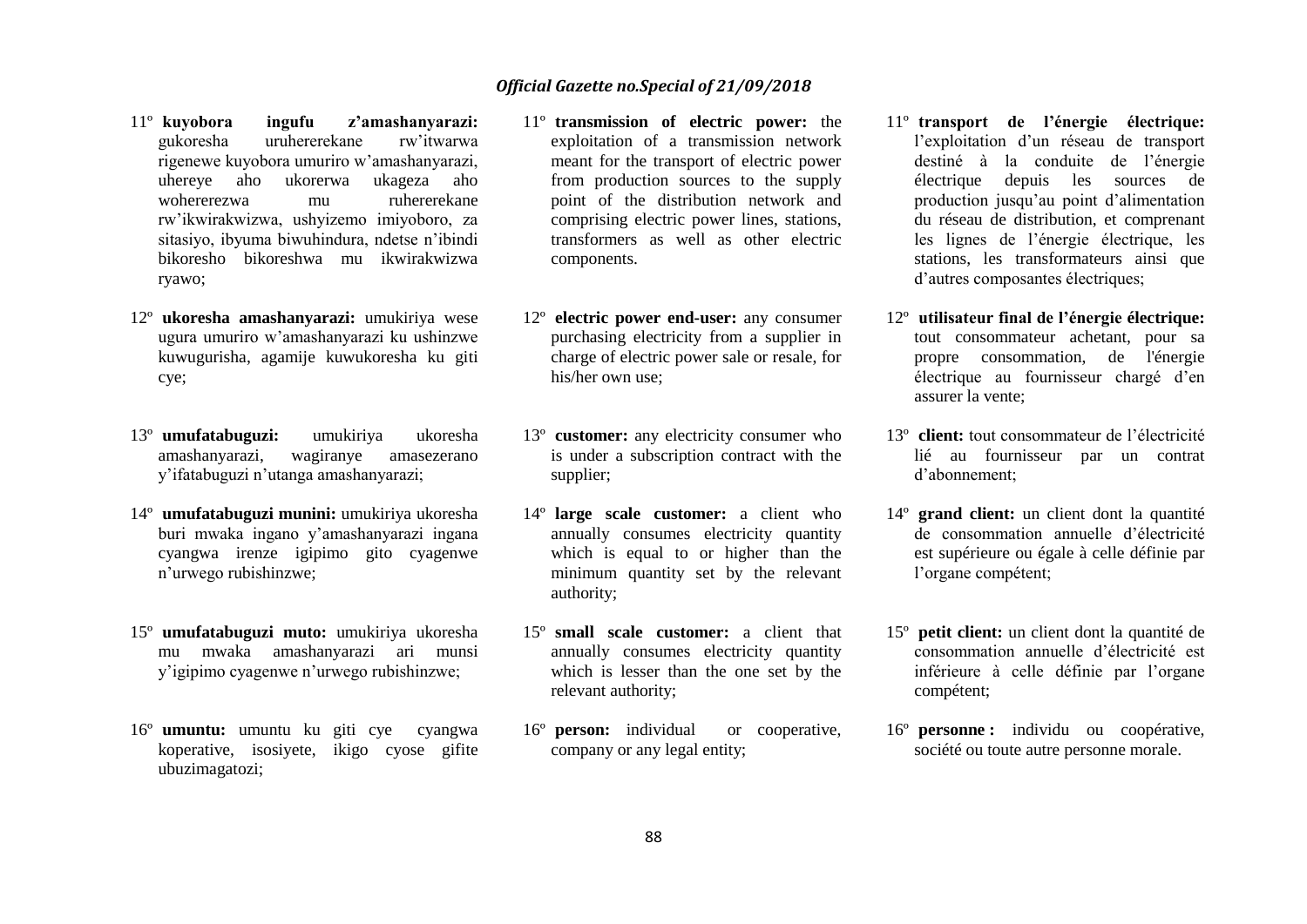- 17º **uruhushya:** uburenganzira buhabwa ukora imirimo y'amashanyarazi abuhawe n'ikigo ngenzuramikorere hakurikijwe amategeko, bwemerera ubuhawe gukora imirimo runaka mu rwego rw'amashanyarazi iteganywa n'itegeko;
- 18º **utanga amashanyarazi:** umuntu ku giti cye cyangwa ikigo bafite uruhushya rwo gutanga ingufu z'amashanyarazi;
- 19º **utunganya amashanyarazi ku giti cye:** umuntu wiyemeza kwitunganyiriza ingufu z'amashanyarazi kugira ngo azikoreshereze ubwe."

#### **Ingingo ya 2: Inshingano yo kugira uruhushya**

Ingingo ya 7 y'Itegeko n° 21/2011 ryo ku wa Article 7 of Law n° 21/2011 of 23/06/2011 23/06/2011 rigenga amashanyarazi mu Rwanda, nk'uko ryahinduwe kugeza ubu, ihinduwe ku buryo date is modified as follows: bukurikira:

"Umuntu wese ushaka gutunganya, kuyobora, gukwirakwiza no gucuruza ingufu z'amashanyarazi imbere no hanze ya Repubulika y'u Rwanda agomba gusaba uruhushya Ikigo Ngenzuramikorere."

#### **Ingingo ya 3: Uburyo bwo kugena ibiciro**

Ingingo ya 29 y'Itegeko n° 21/2011 ryo ku wa Article 29 of Law n° 21/2011 of 23/06/2011 23/06/2011 rigenga amashanyarazi mu Rwanda nk'uko ryahinduwe kugeza ubu ihinduwe ku buryo date is modified as follows: bukurikira:

- 17º **license:** the right given to an operator of electrical works by the regulatory agency in accordance with the law, allowing this operator to exercise any specific activity in the electricity sector;
- 18º **supplier:** an individual or an institution who is licensed for the supply of electrical power;
- 19º **auto**-**producer:** an individual or an institution producing electric power for his/her own consumption."

#### **Article 2: Responsibility to hold a license**

governing electricity in Rwanda as modified to

"Any person seeking to produce, transmit, distribute, and sale electric power within and outside the Republic of Rwanda must request for a licence to the Regulatory Agency."

#### **Article 3: Methodology for tariffs setting**

governing electricity in Rwanda as modified to

- 17º **licence:** un droit accordé à un opérateur des travaux électriques par l'agence de régulation conformément à la loi, permettant à cet opérateur d'exercer une activité donnée dans le secteur de l'électricité;
- 18º **fournisseur:** une personne physique ou une institution ayant une licence de fourniture de l'énergie électrique;
- 19º **auto-producteur:** une personne physique ou institution qui produit de l'énergie électrique pour sa propre consommation."

#### **Article 2: Obligation d'avoir une licence**

L'article 7 de la Loi n° 21/2011 du 23/06/2011 régissant l'électricité au Rwanda telle que modifiée à ce jour est modifié comme suit:

"Toute personne qui veut produire, transporter, distribuer et commercialiser l'énergie électrique à l'intérieur et à l'extérieur de la République du Rwanda doit demander une licence à l'agence de régulation."

#### **Article 3: Méthodologie de fixation des tarifs**

L'article 29 de la Loi n° 21/2011 du 23/06/2011 régissant l'électricité au Rwanda telle que modifiée à ce jour est modifié comme suit: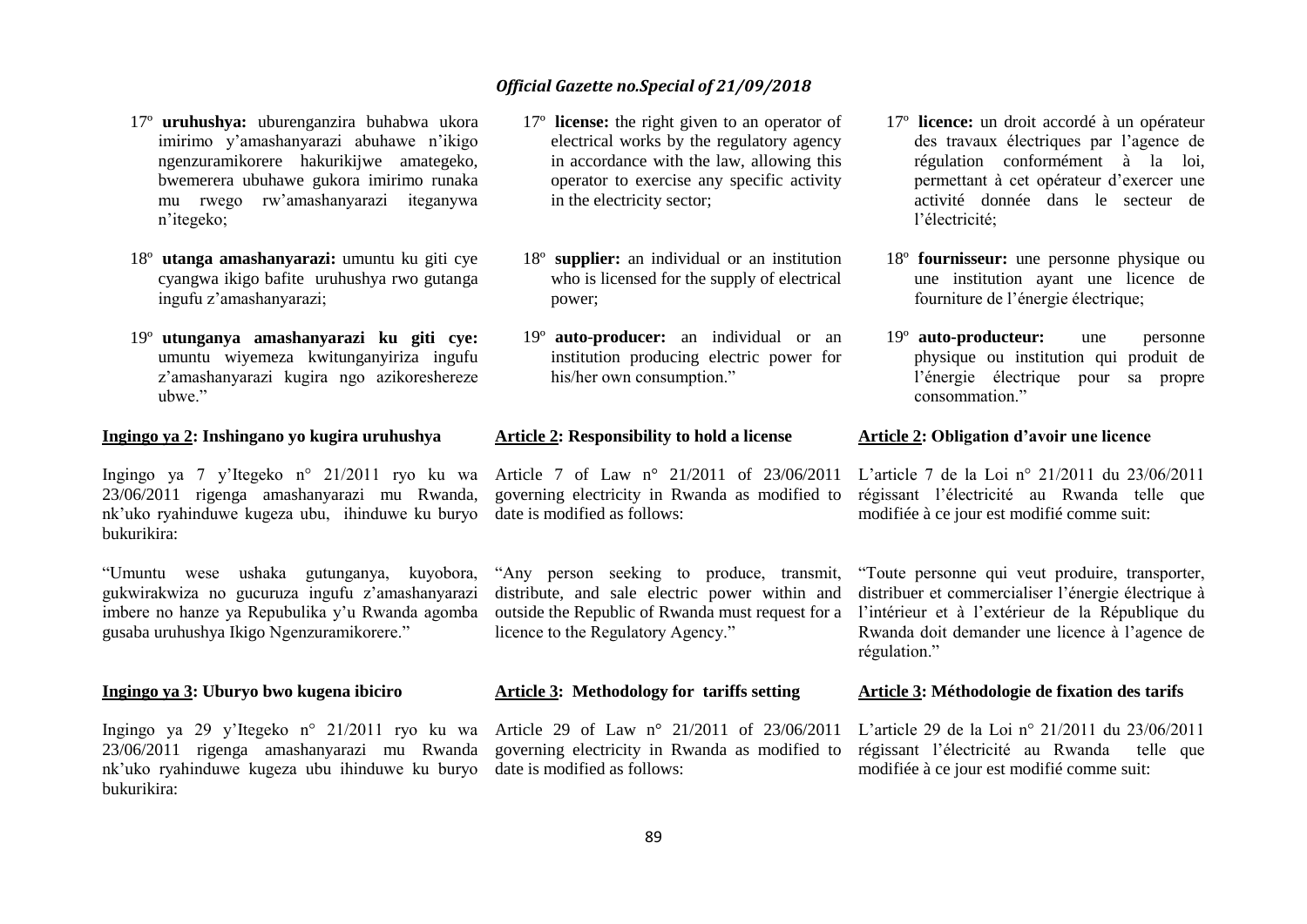#### **Ingingo ya 29: Uburyo bwo kugena ibiciro** "Uburyo bwo gushyiraho ibiciro by'amashanyarazi The methodology for electricity tariff setting shall La méthodologie de fixation des tarifs de bugenwa kandi bigatagazwa n'Ikigo ngenzuramikorere kimaze kubijyamo inama na Minisitiri ufite ingufu z'amashanyarazi mu nshingano charge of electricity. ze. Ikigo ngenzuramikorere kigomba kungenzura ko ibiciro by'amashyanyarazi akomoka ku ingufu zisubira cyangwa hanze y'umuyoboro kubayakoresha bwa nyuma bitari hejuru y'igiciro gikwiriye". **Ingingo ya 4: Iyubahirizwa ry'íbisabwa birebana Article 4: Applicability of tariffs conditions n'ibiciro** Ingingo ya 31 y'Itegeko n° 21/2011 ryo ku wa Article 31 of Law n° 21/2011 of 23/06/2011 23/06/2011 rigenga amashanyarazi mu Rwanda nk'uko ryahinduwe kugeza ubu ihinduwe ku buryo date, is modified as follows: bukurikira: "Ibiciro bishyizweho bikomeza kubahirizwa mu gihe cyagenwe hakurikijwe uburyo bwo kubishyiraho". **Ingingo ya 5: Amakosa, ibyaha n' ibihano Article 29**: **Methodology for tariffs setting** be determined and published by the Regulatory Authority in consultation with the Minister in The regulatory authority must ensure that the L'autorité de régulation doit s'assurer que les electricity tariffs for renewable energy sources or off-grid electricity for end-users do not exceed the renouvelables ou de l'électricité en dehors du appropriate threshold. governing electricity in Rwanda, as modified to The tariff conditions shall remain in force during a Les conditions tarifaires restent en vigueur period determined in accordance with the pendant une période déterminée conformément à methodology." **Article 5: Faults, offences and penalties Article 29: Méthodologie de fixation des tarifs** l'électricité est déterminée et publiée par l'autorité de régulation en consultation avec le Ministre ayant l'électricité dans ses attributions. tarifs de l'électricité des sources d'énergie réseau pour les consommateurs finaux ne dépassent pas le seuil approprié. » **Article 4: Application des conditions tarifaires**  L'article 31 de la Loi n° 21/2011 du 23/06/2011 régissant l'électricité au Rwanda, telle que modifiée à ce jour est modifié comme suit: la méthodologie. » **Article 5: Fautes, infractions et peines**

amashanyarazi mu Rwanda nk'uko ryahinduwe electricity in Rwanda as modified to date, Chapter l'électricité au Rwanda telle que modifiée à ce kugeza ubu, ryongewemo umutwe wa X uteye ku X is inserted to read as follows: buryo bukurikira:

Itegeko n° 21/2011 ryo ku wa 23/06/2011 rigenga In Law n° 21/2011 of 23/06/2011 governing Dans la Loi n° 21/2011 du 23/06/2011 régissant jour, il est insérée le Chapitre X libellé comme suit: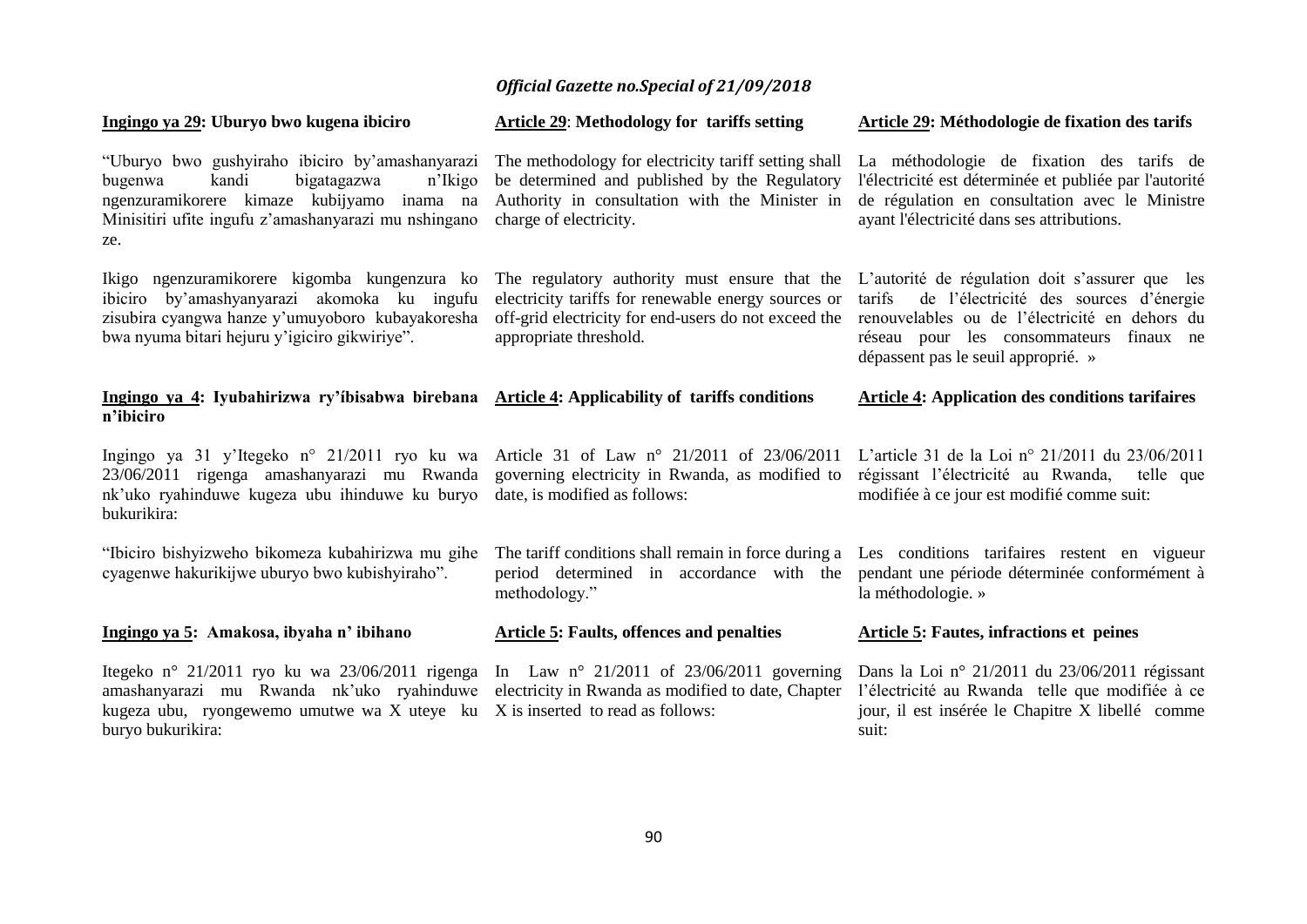#### **"UMUTWE WA X: AMAKOSA, IBYAHA N' IBIHANO"**

## **ikosa cyangwa icyaha**

Itegeko n° 21/2011 ryo ku wa 23/06/2011 rigenga amashanyarazi mu Rwanda nk'uko ryahinduwe electricity in Rwanda as modified to date, Article l'électricité au Rwanda telle que modifiée à ce kugeza ubu ryongewemo ingingo ya 50 iteye ku buryo 50 is inserted to read as follows: bukurikira:

# **ikosa cyangwa icyaha**

Mu gihe hakozwe ikosa cyangwa icyaha birebana A customer is held responsible when there is an n'ikoreshwa ry'umuriro w'amashanyarazi, hakurikiranwa umufatabuguzi. Iyo atari we ukoresha inyubako cyangwa ahandi hantu harimo amashanyarazi, ukoresha ayo mashanyarazi ni we electric power is held liable of the fault or the ukurikiranwaho ikosa cyangwa icyaha, hakurikijwe offence, as the case may be." icyabaye."

#### **Ingingo ya 7: Gukoresha nabi amashanyarazi**

Itegeko n° 21/2011 ryo ku wa 23/06/2011 rigenga amashanyarazi mu Rwanda nk'uko ryahinduwe electricity in Rwanda as modified to date, Article l'électricité au Rwanda telle que modifiée à ce kugeza ubu ryongewemo ingingo ya 51 iteye ku buryo 51 is inserted to read as follows: bukurikira:

#### **"Ingingo ya 51: Gukoresha nabi amashanyarazi**

Umuntu utubahirije ibiteganywa n'amategeko A person who violates the provisions of this Law Une personne qui viole les dispositions de la cyangwa amabwiriza agenga ry'amashanyarazi, aba akoze ikosa.

#### **"CHAPITRE X: FAULTS, OFFENCES AND CHAPITRE X : FAUTES, INFRACTIONS ET PENALITIES" PEINES**

#### **Ingingo ya 6: Abakurikiranwa mu gihe hakozwe Article 6: Persons responsible in case of fault Article 6: Personnes responsables en cas de or offence**

#### **"Ingingo ya 50: Abakurikiranwa mu gihe hakozwe "Article 50: Persons responsible in case of "Article 50: Personnes responsables en cas de fault or offence"**

electricity-related fault or offence. But if the house or other building using electric energy is not occupied by the customer, the end-user of the

#### **Article 7: Misuse of electricity**

#### **"Article 51: Misuse of electricity**

fault.

# **faute ou infraction**

In Law n° 21/2011 of 23/06/2011 governing Dans la Loi n° 21/2011 du 23/06/2011 régissant jour, il est inséré l'article 50 libellé comme suit:

# **faute ou infraction"**

Le client est responsable en cas de faute ou infraction relative à l'électricité. Mais lorsque la maison ou autre bâtiment utilisant l'énergie électrique n'est pas occupé par le client, l'utilisateur final de l'énergie électrique, est tenu responsable de la faute ou l'infraction, selon le cas."

#### **Article 7: Mauvaise utilisation d'électricité**

In Law n° 21/2011 of 23/06/2011 governing Dans la Loi n° 21/2011 du 23/06/2011 régissant jour, il est inséré l'article 51 libellé comme suit:

#### **"Article 51: Mauvaise utilisation de l'électricité**

and other regulations of electricity use, commits a présente loi ou des règlements relatifs à l'utilisation d'électricité, commet une faute.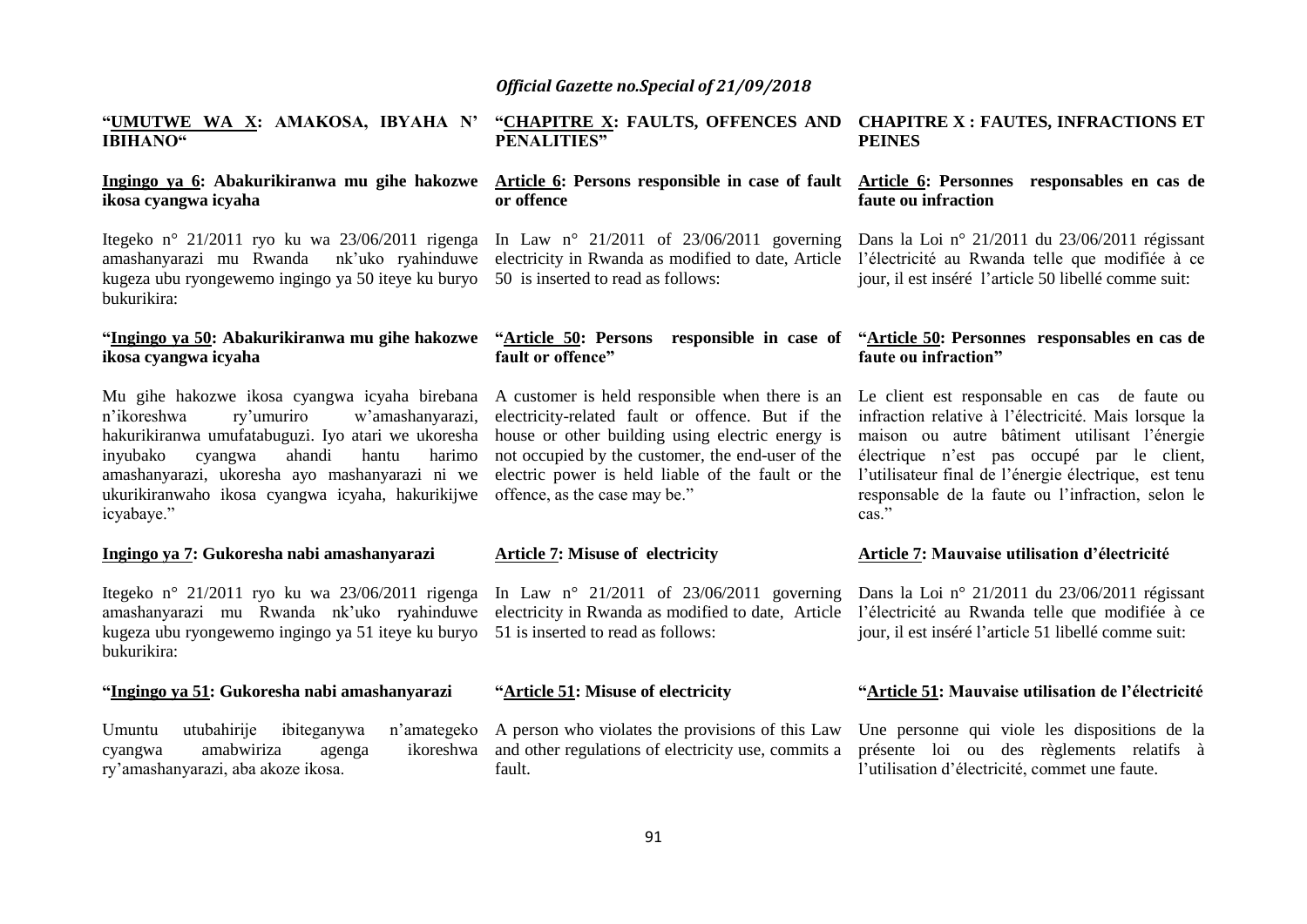Ahanishwa kwishyura ihazabu yo mu rwego rw'ubutegetsi ingana n'ijana ku ijana (100%) ry'ikiguzi cy'ibyo yangije".

#### **Ingingo ya 8: Gukora nta ruhushya**

Itegeko n° 21/2011 ryo ku wa 23/06/2011 rigenga In Law n° 21/2011 of 23/06/2011 governing Dans la Loi n° 21/2011 du 23/06/2011 régissant amashanyarazi mu Rwanda nk'uko ryahinduwe electricity in Rwanda as modified to date, Article l'électricité au Rwanda telle que modifiée à ce kugeza ubu ryongewemo ingingo ya *51 bis* iteye ku *51bis* is inserted to read as follows: buryo bukurikira:

#### "**Ingingo ya 51** *bi***s: Gukora nta ruhushya**

Umuntu wiyemeza gukora ibikorwa byo kuyobora, kuranguza cyangwa gucuruza ingufu z'amashanyarazi nta ruhushya yari yabona rujyanye n'ibikorwa akora, aba akoze icyaha.

y'amafaranga y'u Rwanda atari munsi miliyoni eshanu 5,000,000) and not more than ten million (5.000.000 RWF) ariko atarenze miliyoni icumi Rwandan francs ( FRW 10,000,000)." (10.000.000 RWF)".

#### **Ingingo ya 9: Kwirengagiza uruhushya**

Itegeko n° 21/2011 ryo ku wa 23/06/2011 rigenga In Law n° 21/2011 of 23/06/2011 governing amashanyarazi mu Rwanda nk'uko ryahinduwe electricity in Rwanda as modified to date is l'électricité au Rwanda telle que modifiée à ce kugeza ubu ryongewemo ingingo ya *51ter* iteye ku inserted Article *51ter* worded as follows: buryo bukurikira:

### **"Ingingo ya 51** *ter***: Kwirengagiza uruhushya**

He or she is liable to pay an administrative fine Elle est passible d'une amende administrative equivalent to one hundred per cent (100%) of the total value of the damage caused.

#### **Article 8: Operating without licence**

#### **"Article 51***bis***: Operating without license**

A person who performs activities of electric power transmission, wholesale or retail before getting a licence thereof, commits an offence.

Iyo abihamijwe n'urukiko, ahanishwa ihazabu not less than five million Rwandan francs ( FRW Upon conviction, he or she is liable to a fine of commet une infraction.

#### **Article 9: Violation of provisions of license**

#### **"Article 51** *ter***: Violation of provisions of the "Article 51** *ter***: Violations des dispositions de la licence**

équivalente à cent pour cent (100%) de la valeur des dommages causés "

#### **Article 8: Opérer sans licence**

jour, il est inséré l'article *51bis* libellé comme suit:

#### **"Article 51** *bis***: Opérer sans licence**

Une personne qui exerce une activité de transport, de vente en gros ou en détail d'énergie électrique sans obtenir au préalable une licence à cet effet,

Lorsqu'elle en est reconnue coupable, elle est passible d'une amende d'au moins cinq millions de francs rwandais (5.000.000 FRW) mais n'excédant pas dix millions de francs rwandais (10.000.000 FRW)."

#### **Article 9: Violation des dispositions de la licence**

Dans la Loi n° 21/2011 du 23/06/2011 régissant jour, il est inséré l'article *51ter* libellé comme suit:

### **licence**

Umuntu urenze ku biteganywa n'uruhushya yahawe Any person who violates the provisions of the Toute personne qui viole les dispositions de la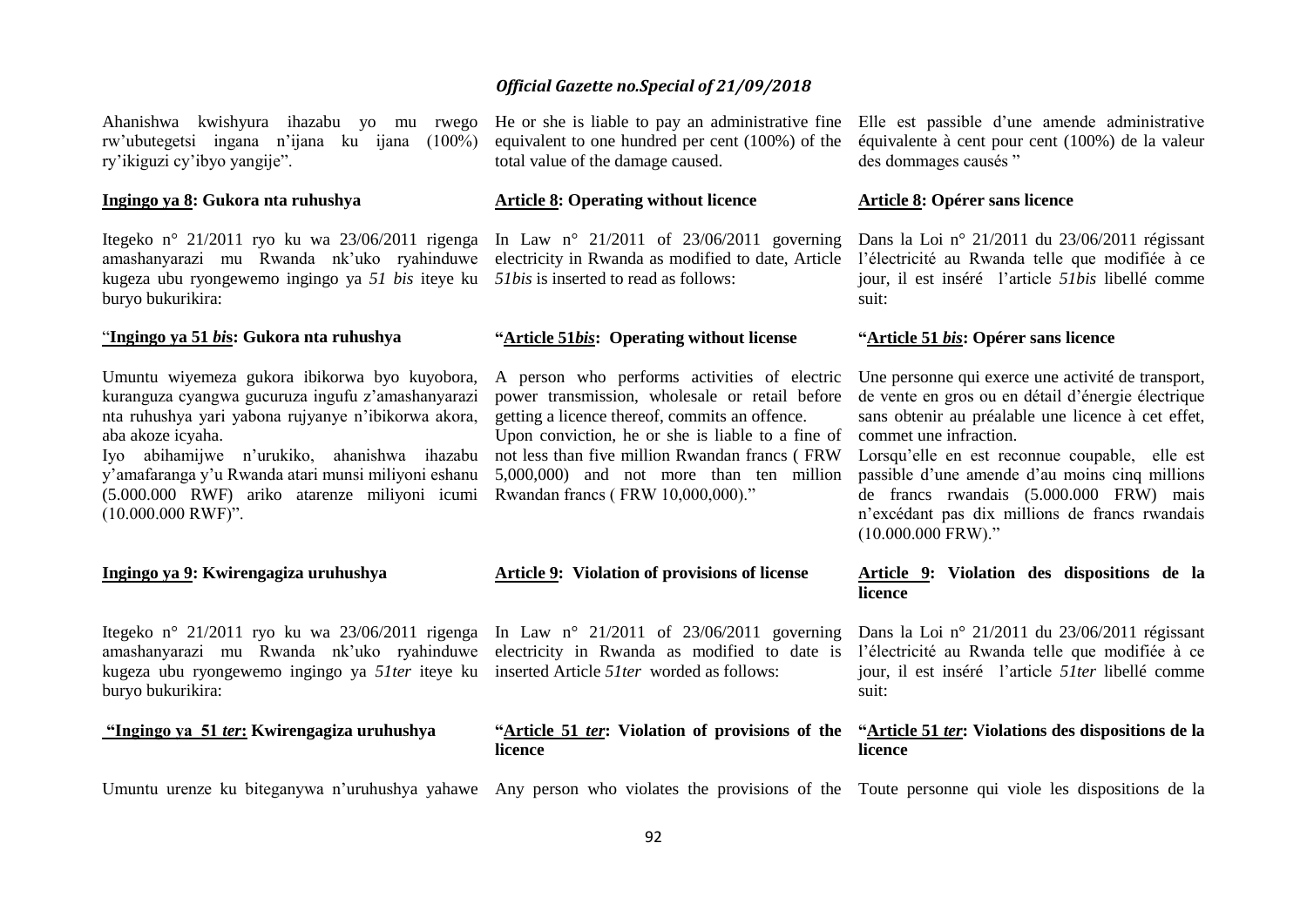rwo gukwirakwiza no gucuruza amashanyarazi aba licence for distribution and sale of electric power akoze ikosa.

Ahanishwa ihazabu yo mu rwego rw'ubutegetsi y'amafaranga y'u Rwanda atari munsi ya miliyoni eshatu (3.000.000 frw) ariko atarenze miliyoni eshanu  $(5.000.000$  frw)."

#### **Ingingo ya 10: Kwangiza ibikorwa remezo cyangwa ibikoresho bitanga amashanyarazi**

Itegeko n° 21/2011 ryo ku wa 23/06/2011 rigenga amashanyarazi mu Rwandank'uko ryahinduwe electricity in Rwanda as modified to date is kugeza ubu ryongewemo ingingo ya 51 quater iteye inserted Article 51quater worded as follows: ku buryo bukurikira:

#### **"Ingingo ya 51** *quater***: Kwangiza ibikorwa remezo cyangwa ibikoresho bitanga amashanyarazi**

Umuntu wangiza, usenya mubazi, imashini, ibikoresho, insinga cyangwa ibindi bikorwaremezo bikoreshwa mu itangwa ry'ingufu z'amashanyarazi, utuma cyangwa wemera ko kimwe muri byo cyangirika cyangwa gisenywa, ubuza mubazi kubara neza amashanyarazi agamije gukurura, gukuraho cyangwa gukoresha umuriro w'amashanyarazi, aba akoze icyaha.

Iyo abihamijwe n'urukiko, ahanishwa igifungo kitari munsi y'imyaka itatu (3) ariko kitarenze imyaka itanu (5) n'ihazabu y'amafaranga y'u Rwanda atari munsi ya miliyoni imwe (1.000.000 frw) ariko atarenze commits a fault.

less than three million Rwandan francs ( RWF 3,000,000) and not more than five million (3.000.000 FRW) mais n'excédant pas cinq Rwandan francs ( FRW 5,000,000)."

#### **Article 10: Destruction of infrastructure or other electric facilities**

#### **"Article 51** *quater***: Destruction of electric infrastructure or other electric facilities**

Any person who destroys electric meters, apparatus, equipment, wires or other electric infrastructures; or causes or allows any of them to be so damaged or destroyed, to interfere with the proper or accurate metering of electricity, so as to abstract, subtract or consume electricity, commits an offence.

licence de distribution ou de vente de l'énergie électrique commet une faute.

He or she is liable to an administrative fine of not Elle est passible d'une amende administrative d'au moins trois millions de francs rwandais millions de francs rwandais (5.000.000 FRW)."

#### **Article 10: Destruction des infrastructures ou autres matériels électriques**

In Law n° 21/2011 of 23/06/2011 governing Dans la Loi n° 21/2011 du 23/06/2011 régissant l'électricité au Rwanda telle que modifiée à ce jour, il est inséré l'article 51 quater libellé comme suit:

#### **"Article 51** *quater***: Destruction des infrastructures électriques ou d'autres matériels électriques**

Une personne qui endommage ou détruit les compteurs, les appareils, les équipements, les fils électriques ou autres infrastructures électriques, qui en cause ou autorise l'endommagement ou la destruction, ou qui produit une interférence dans le mesurage de façon appropriée ou précise de l'électricité, de manière à soustraire, enlever, consommer ou utiliser de l'électricité, commet une infraction.

for a term of not less than three (3) years and not more than five (5) years with a fine of not less moins trois (3) ans mais n'excédant pas cinq (5) than one million Rwandan francs ( FRW

miliyoni eshanu (5.000.000 frw) cyangwa kimwe gusa 1,000,000) and not more than five million francs rwandais (1.000.000 FRW) mais Upon conviction, he/she is liable to imprisonment Lorsqu'elle en est reconnue coupable, elle est passible d'une peine d'emprisonnement d'au ans et d'une amende d'au moins un million de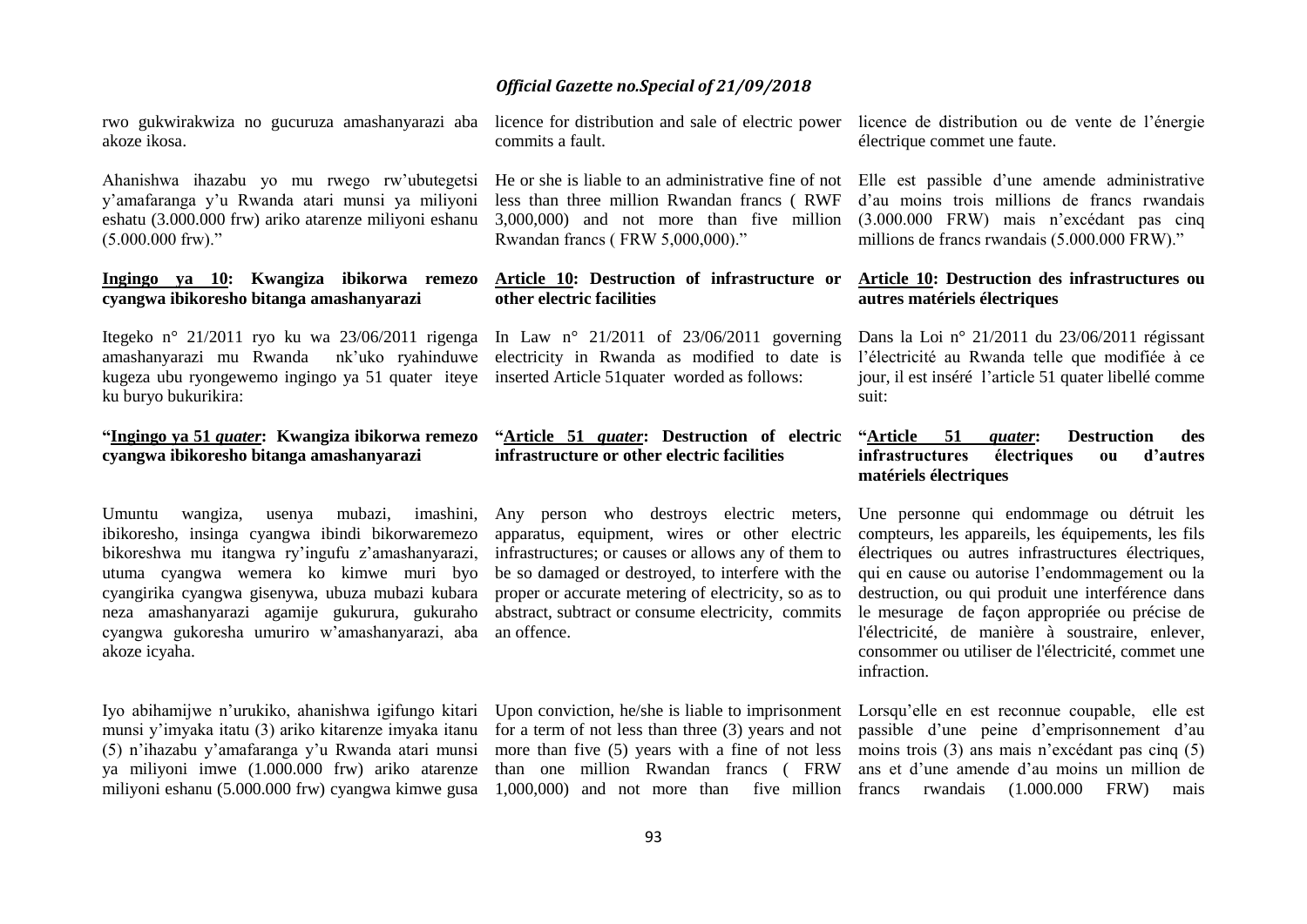muri ibyo bihano.

#### **Ingingo ya 11: Kwiba amashanyarazi**

Itegeko n° 21/2011 ryo ku wa 23/06/2011 rigenga amashanyarazi mu Rwanda nk'uko ryahinduwe kugeza ubu, ryongewemo ingingo ya 51 quinquies inserted Article 51 quinquies worded as follows: iteye ku buryo bukurikira:

#### "**Ingingo ya 51** *quinquies***: Kwiba amashanyarazi**

Umuntu winjira muri mubazi mu buryo butemewe, ukoresha uburyo butemewe mu gufata, gukurura, kuyobya, gutuma hafatwa, havanwa ku muyoboro w'umuriro w'amashanyarazi cyangwa ukoresha umuriro w'amashanyarazi yahawe mu buryo bw'uburiganya cyangwa butemewe n'amategeko aba off or diverted, commits an offence. akoze icyaha.

Iyo abihamijwe n'urukiko, ahanishwa igifungo kitari munsi y'amezi atandatu (6) ariko kitarenze umwaka (1) n'ihazabu y'amafaranga y'u Rwanda atari munsi ya miliyoni imwe (1.000.000 frw) ariko atarenze miliyoni eshanu (5.000.000 frw) cyangwa kimwe gusa muri ibyo bihano.

Iyo uwakoze icyaha ari umukozi w'ikigo gitanga umuriro w'amashanyarazi, ahabwa igihano cyo hejuru mu biteganyijwe mu gika cya 2 cy'iyi ngingo."

#### *Official Gazette no.Special of 21/09/2018*

penalties only."

#### **Article 11: Fraudulent subtraction of electric power**

electricity in Rwanda as modified to date is

#### **"Article 51** *quinquies***: Fraudulent subtraction "Article 51** *quinquies :* **Soustraction of electric power**

A person who tempers with meter, uses illegal means to abstract, branch off or divert or cause to be abstracted, branched off any electrical power, or uses any such electrical power which has been fraudulently or unlawfully abstracted, branched

Upon conviction, he or she is liable to imprisonment for a term of not less than six (6) months and not more than one (1) year with a fine of not less than one million Rwandan francs (FRW 1,000,000) and not exceeding five million francs rwandais (1.000.000 FRW) mais Rwandan francs (FRW 5,000,000) or one of these penalties only.

When the offender is an agent of a company providing electric power, he/she is liable to the

Rwandan francs ( FRW 5,000,000) or one of these n'excédant pas cinq million de francs rwandais (5.000.000 FRW) ou de l'une de ces peines seulement."

#### **Article 11: Soustraction frauduleuse de l'énergie électrique**

In Law n° 21/2011 of 23/06/2011 governing Dans la Loi n° 21/2011 du 23/06/2011 régissant l'électricité au Rwanda telle que modifiée à ce jour, il est inséré l'article 51 quinquies libellé comme suit:

# **frauduleuse de l'énergie électrique**

Une personne qui viole le compteur, utilise des moyens illégaux pour soustraire, ramifier, détourner, faire abstraction, débrancher toute énergie électrique ou utiliser l'énergie électrique qui a été frauduleusement ou illégalement extraite, ramifiée ou détournée, commet une infraction.

Lorsqu'elle en est reconnue coupable, elle est passible d'une peine d'emprisonnement d'au moins six (6) mois mais n'excédant pas une (1) année et d'une amende d'au moins un million de n'excédant pas cinq millions de francs rwandais (5.000.000 FRW), ou de l'une de ces peines seulement.

maximum penalty provided in Paragraph 2 of this est passible du maximum de la peine prévue à Si l'auteur de l'infraction est un agent de la société fournissant l'énergie électrique, celui-ci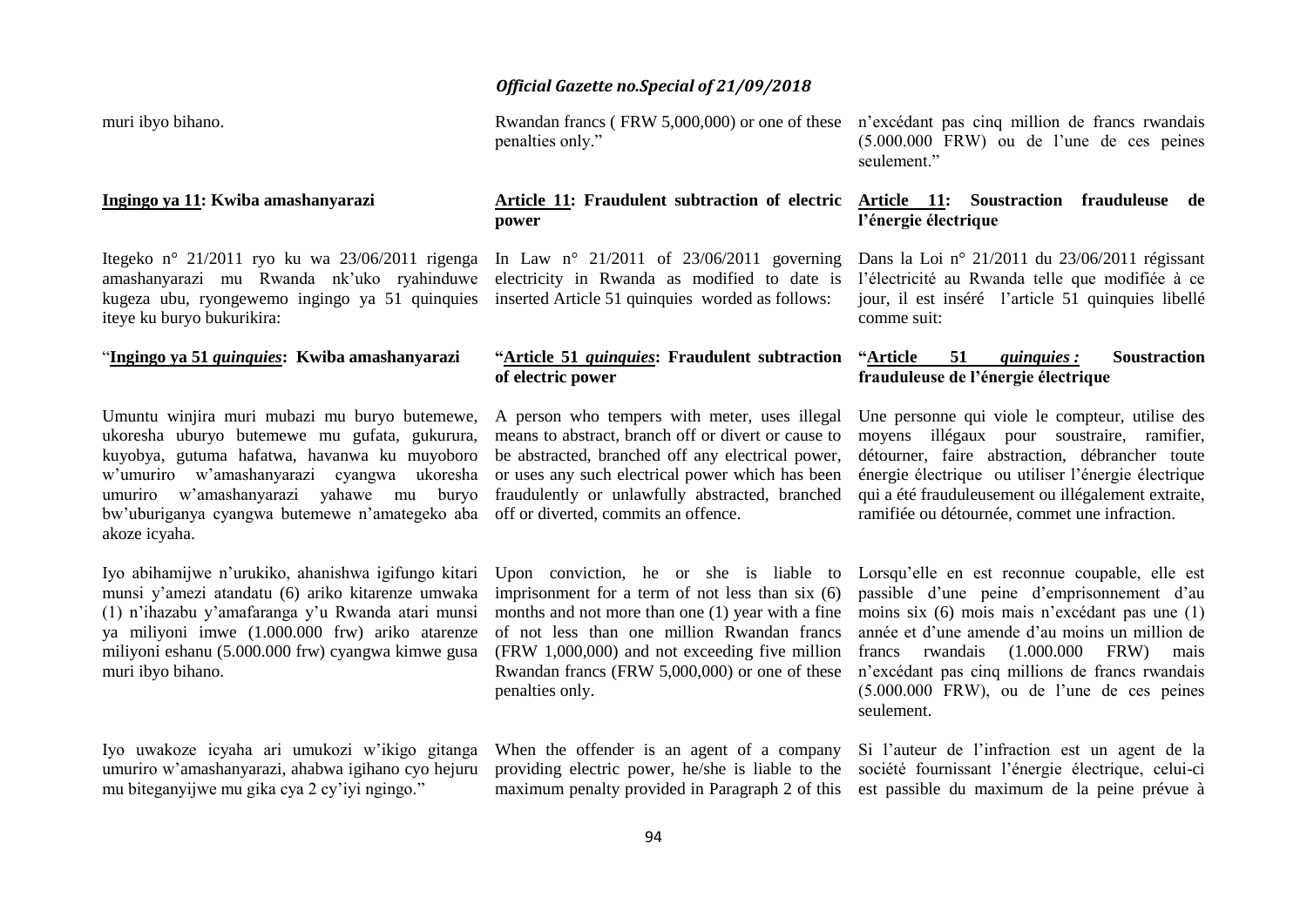Article."

alinéa 2 du présent article."

#### 95 Ingingo ya 12: Ibindi byaha **n'amashanyarazi** Itegeko n° 21/2011 ryo ku wa 23/06/2011 rigenga In Law n° 21/2011 of 23/06/2011 governing amashanyarazi mu Rwanda kugeza ubu ryongewemo ingingo ya 51 sixies iteye ku inserted Article 51 sixies worded as follows: buryo bukurikira: **"Ingingo ya 51 sixies: Ibindi byaha birebana n' amashanyarazi** Aba akoze icyaha umuntu: 1º ukora cyangwa utuma hahindurwa inzira y'umuriro ihoraho atabanje kubiherwa uruhushya n'utanga umuriro; 2º ukoresha umuriro yahawe ku bw'impamvu zindi zitari izo yaherewe gukoresha uwo muriro; 3º uha undi muntu ku muriro yahawe n'utanga umuriro, nta burenganzira yabiherewe; 4º ubangamira abakozi bashinzwe igenzura cyangwa indi mirimo ikorwa n'abakozi bakorera ibigo bitanga amashanyarazi; 5º wanga gutanga amakuru azi ku bujura bw'amashanyarazi; **Article 12: Other electricity related offences**  nk'uko rvahinduwe electricity in Rwanda as modified to date is **"Article 51 sixies: Other electricity related offences**  A person commits an offence if he/she: 1º makes or permits to be made any alteration in his permanent electric installation without the prior approval of the supplier; 2º uses the electrical power supplied to him for other purposes than the purposes for which it has been supplied for; 3º supplies any other person with the electrical power supplied to him by the Supplier, without the consent of the Supplier; 4º obstructs officers in charge of inspection or other services of energy companies, 5º refuses to provide information that he/she detains about the theft of **Article 12: Autres infractions relatives à l'énergie électrique** Dans la Loi n° 21/2011 du 23/06/2011 régissant l'électricité au Rwanda telle que modifiée à ce jour, il est inséré l'article 51 sixies libellé comme suit: **"Article 51 sixies: Autres infractions relatives à l'énergie électrique** Commet une infraction une personne qui: 1º fait ou autorise toute modification de l'installation électrique permanente sans l'accord préalable du fournisseur; 2º utilise l'énergie électrique qui lui est fournie à des fins autres que celles pour lesquelles elle est fournie; 3º fournit à toute autre personne l'énergie électrique qui lui est fournie par le fournisseur, sans le consentement du fournisseur; 4º entrave le contrôle des agents chargés de l'inspection ou d'autres services de sociétés d'énergie; 5º refuse de fournir des informations qu'elle détient à propos de la soustraction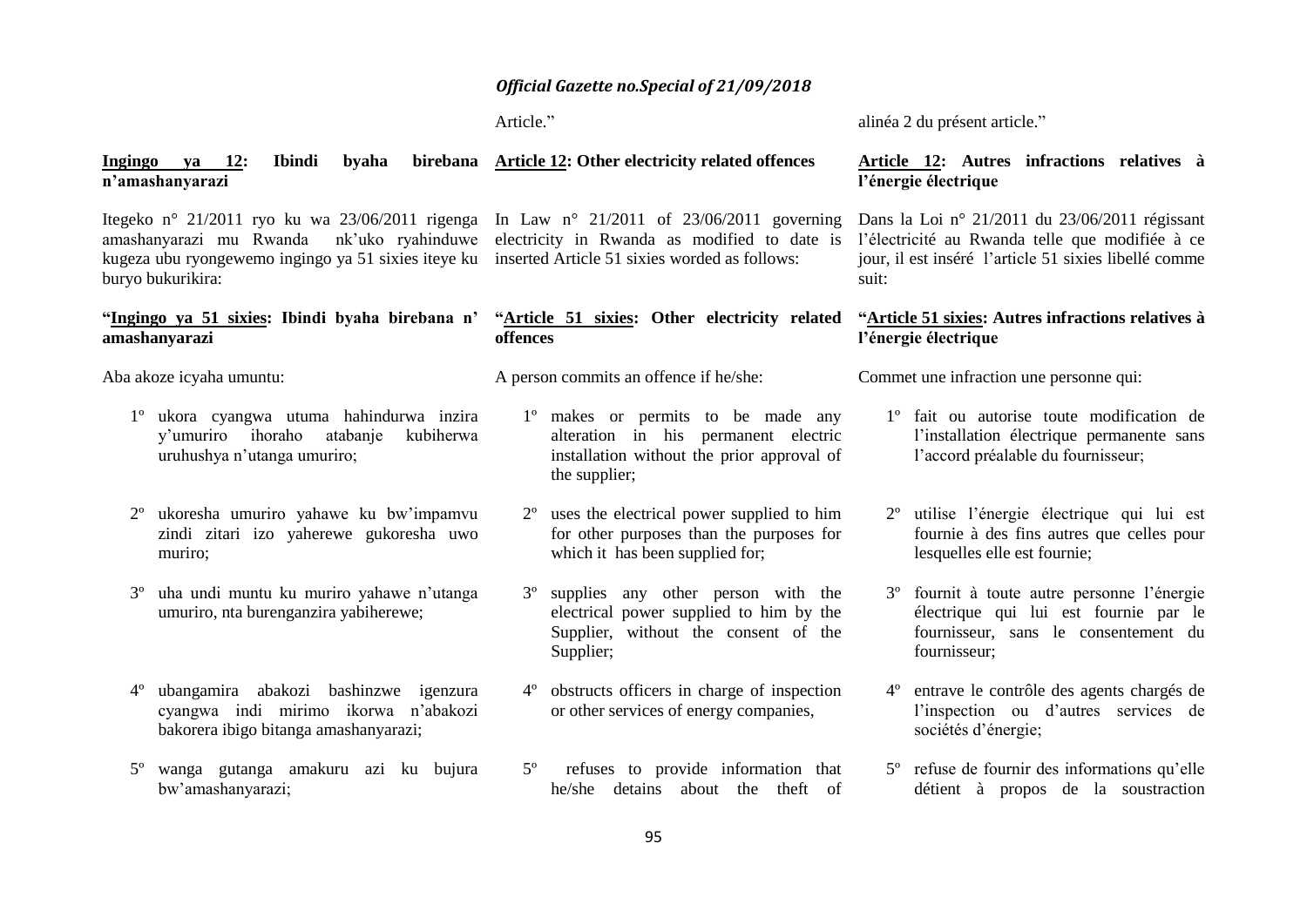electricity;

**adoption of this Law** 

Ikinyarwanda.

repealed.

frauduleuse de l'électricité ;

6º ne remet pas le compteur qui n'est plus utilisé ;

Iyo ahamijwe n'urukiko kimwe mu bikorwa bivugwa mu gika cya 1 cy'iyi ngingo, ahanishwa igifungo kitari munsi y'amezi atandatu (6) ariko kitarenze umwaka umwe (1) n'ihazabu y'amafaranga y'u Rwanda atari munsi y'ibihumbi mirongo itanu (50.000 FRW) ariko atarenze ibihumbi magana atanu (500.000 FRW) cyangwa kimwe gusa muri ibyo bihano."

6º udasubiza mubazi itagikoreshwa.

#### **Ingingo ya 13: Itegurwa, isuzumwa n'itorwa by'iri tegeko**

Iri tegeko ryateguwe, risuzumwa kandi ritorwa mu This Law was drafted, considered and adopted in La présente loi a été initiée, examinée et adoptée rurimi rw'Ikinyarwanda.

**Ingingo ya 14: Ivanwaho ry'ingingo z'amategeko Article 14: Repealing provision zinyuranyije n'iri tegeko** 

zinyuranyije na ryo zivanyweho.

#### 6º does not give back electric meter which is no longer used.

Upon conviction of one of the acts referred to Paragraph One of this Article, he/she is liable to a imprisonment for a term of not less than (6) of not less than fifty thousand Rwandan francs (FRW 50,000) and not more than five hundred thousand Rwandan francs (FRW 500,000) or one of these penalties only."

months and not more than one (1) year with a fine d'au moins six (6) mois mais n'excédant pas un actes visés à l'alinéa premier du présent article, elle est passible d'une peine d'emprisonnement (1) an et d'une amende d'au moins cinquante mille francs rwandais (50.000 FRW) mais n'excédant pas cinq cent mille francs rwandais (500.000 FRW) ou de l'une de ces peines seulement."

Lorsqu'elle est reconnue coupable de l'un des

#### **Article 13: Drafting, consideration and Article 13: Initiation, examen et adoption de la présente loi**

en Ikinyarwanda.

#### **Article 14: Disposition abrogatoire**

**Article 15: Entrée en vigueur** 

Ingingo zose z'amategeko abanziriza iri kandi All-prior-legal-provisions-contrary-to-this-Law-are Toutes les dispositions légales antérieures contraires à la présente loi sont abrogées.

### **Ingingo ya 15: Igihe iri tegeko ritangira Article 15: Commencement gukurikizwa**

|                          |  |  |  |  | Iri tegeko ritangira gukurikizwa ku munsi This Law comes into force on the date of its La présente loi entre en vigueur le jour de sa                    |            |                       |  |  |
|--------------------------|--|--|--|--|----------------------------------------------------------------------------------------------------------------------------------------------------------|------------|-----------------------|--|--|
|                          |  |  |  |  | ritangarijweho mu Igazeti ya Leta ya Repubulika y'u publication in the Official Gazette of the Republic publication au Journal Officiel de la République |            |                       |  |  |
| Rwanda.                  |  |  |  |  | of Rwanda.                                                                                                                                               | du Rwanda. |                       |  |  |
| Kigali, ku wa 13/08/2018 |  |  |  |  | Kigali, on 13/08/2018                                                                                                                                    |            | Kigali, le 13/08/2018 |  |  |